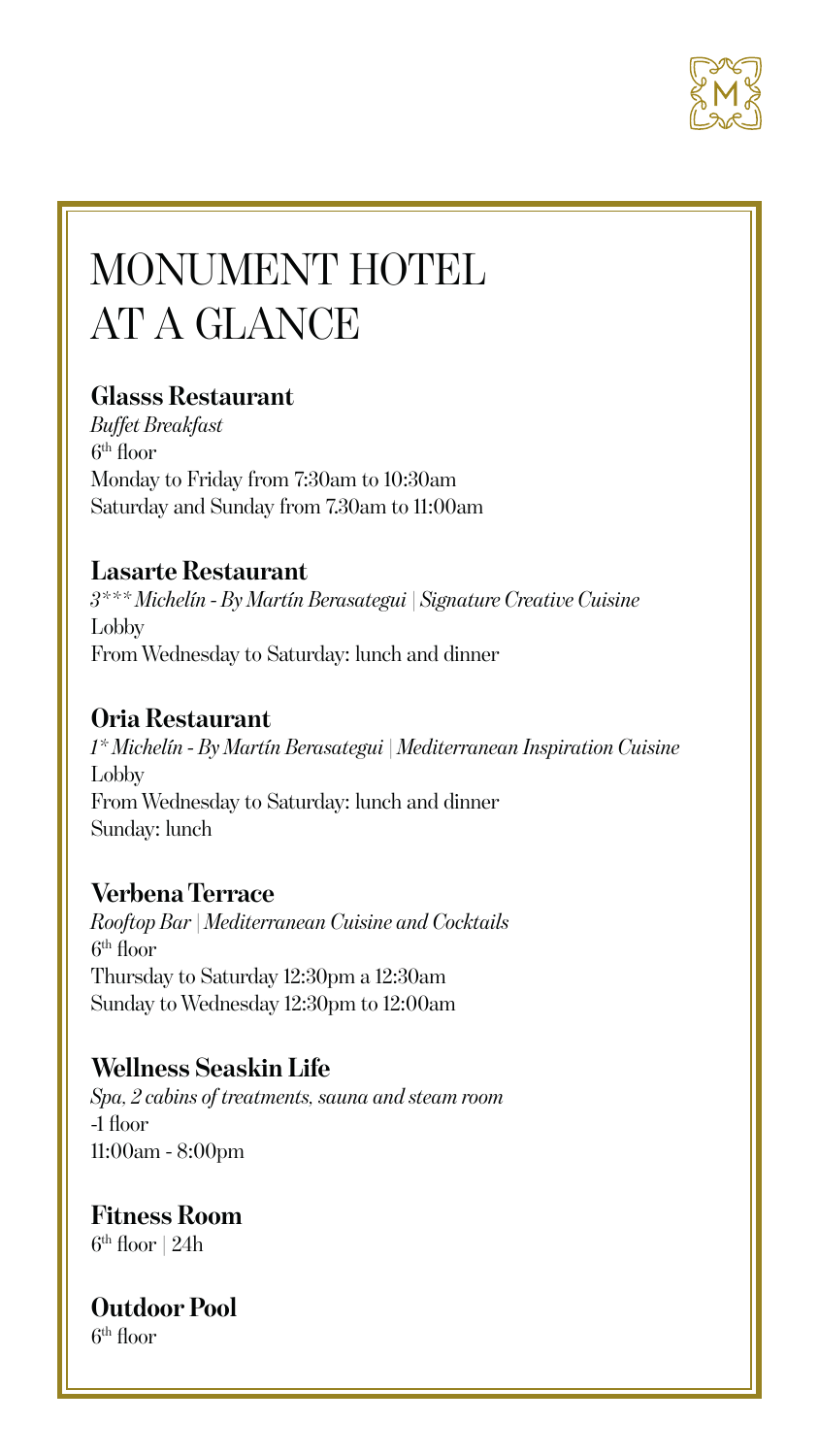

The voltage of electricity in Spain is 220 volts. Please check the voltage of your appliances before plugging them in. Please contact MyMo Experience Department if you need an adaptor or any assistance. Do not plug in any appliance if you are not sure of its voltage.

| Air conditioning / Heating | 5012 |
|----------------------------|------|
|----------------------------|------|

The hotel is fully air conditioned. Every room is equipped with an individual thermostatic control switch to regulate the room temperature and air flow.

Functions of the air conditioning regulator:

- 1. The First button is used to turn the heater or air conditioning on and off.
- 2. The Second button regulates the intensity of the airflow.
- 3. The third and fourth commands are used to increase or decrease the temperature.

*Please note that the temperature on the screen will not change until the thermometer recognises the temperature in the room. Should you require any assistance, please contact our Reception.*

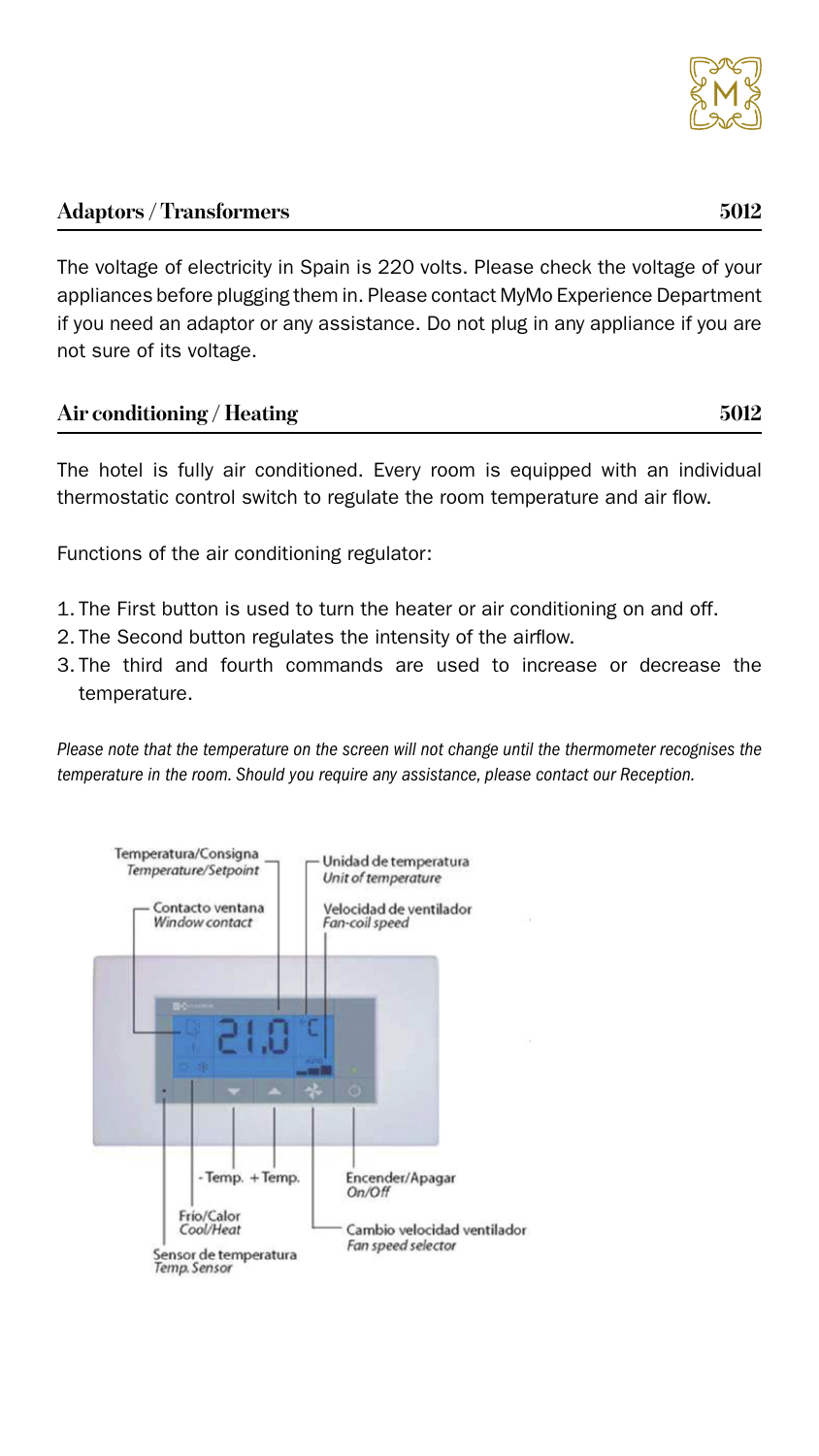### **Airline information 5012**

Our Concierge staff will be pleased to assist you with your travelling enquiries, including the confirmation of your flight tickets.

#### **Animals**

We allow dogs less than 8kg at an additional price of 100€ per stay.

| <b>Baby cribs and cots</b> | 5014 |
|----------------------------|------|
|                            |      |

Please contact MyMo Experience team for all the baby bedding requirements you may have. Baby cots are free of charge.

| <b>Baby sitting</b> | nr. |
|---------------------|-----|
|                     |     |

The Concierge staff will be pleased to arrange any baby-sitting or nanny request you may have. Should you need them for the same day, please make your booking at least two hours in advance.

### **Bank – ATM Machine 5012**

Our Concierge staff will be glad to assist you with your bank requirements, whether this concerns foreign currency Exchange or information about the nearest banks and opening hours.

#### **Bathrobe 5014**



If you wish an additional bathrobe in your room or to purchase one, please

### **Boutique 5014**

Do not miss the opportunity to buy any souvenir or amenities made by the "Monument Hotel" brand. All the details have been created thinking in our guests. Should you require any additional information do not hesitate to contact MyMo Experience Department.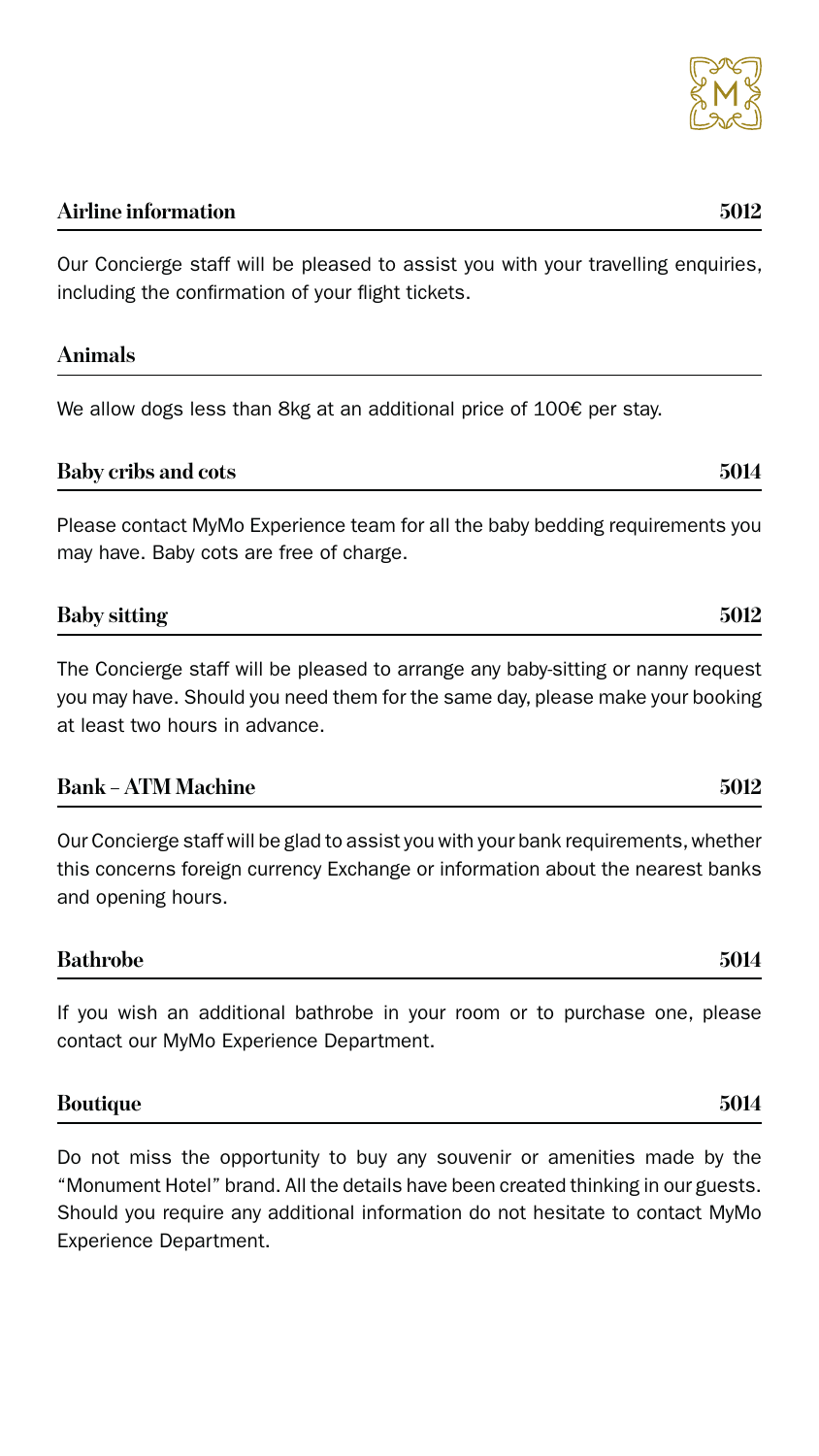### **Breakfast 5035 | 5060**

Buffet breakfast is served at Glasss Restaurant - located on the 6<sup>th</sup> floor. Monday to Friday from 7:30am to 10:30am. Saturday and Sunday from 7.30am to 11:00am Should you prefer to have breakfast in your room, please use the breakfast menu provided and call In Room Dining department at any time.

### **Car and bicycle rental 5012**

Our Concierge staff will assist you to rent a car. The hotel also offers bicycle rental service. Please contact Concierge for your requirements.

| <b>Change of currency</b> | 5010 |
|---------------------------|------|
|---------------------------|------|

Contact Reception in order to exchange currency. We only exchange notes.

| <b>Check-out time</b> | 5010 |
|-----------------------|------|
|-----------------------|------|

Our check-out time is at noon (12pm). Should you require an express check out, late check-out or should you wish to extend your stay, please contact Reception.

| Coffee and tea facilities | 5060 |
|---------------------------|------|
|---------------------------|------|

All the rooms are equipped with coffee and tea facilities that are replaced every day. For any special request contact In Room Dining department.

#### **Diet requests 5014**

Please contact with MyMo Experience department if you have any special diet or culinary request.

| <b>Emergencies</b> | 5066 |
|--------------------|------|
|--------------------|------|

Your safety and security are of the utmost concern to us during your stay at Monument Hotel. Please, take a few moments to consult the Security section of this Directory and to get familiarized with the evacuation map placed behind your room door. DO NOT USE ELEVATORS in case of fire alarm. In case of emergency, please dial 5066.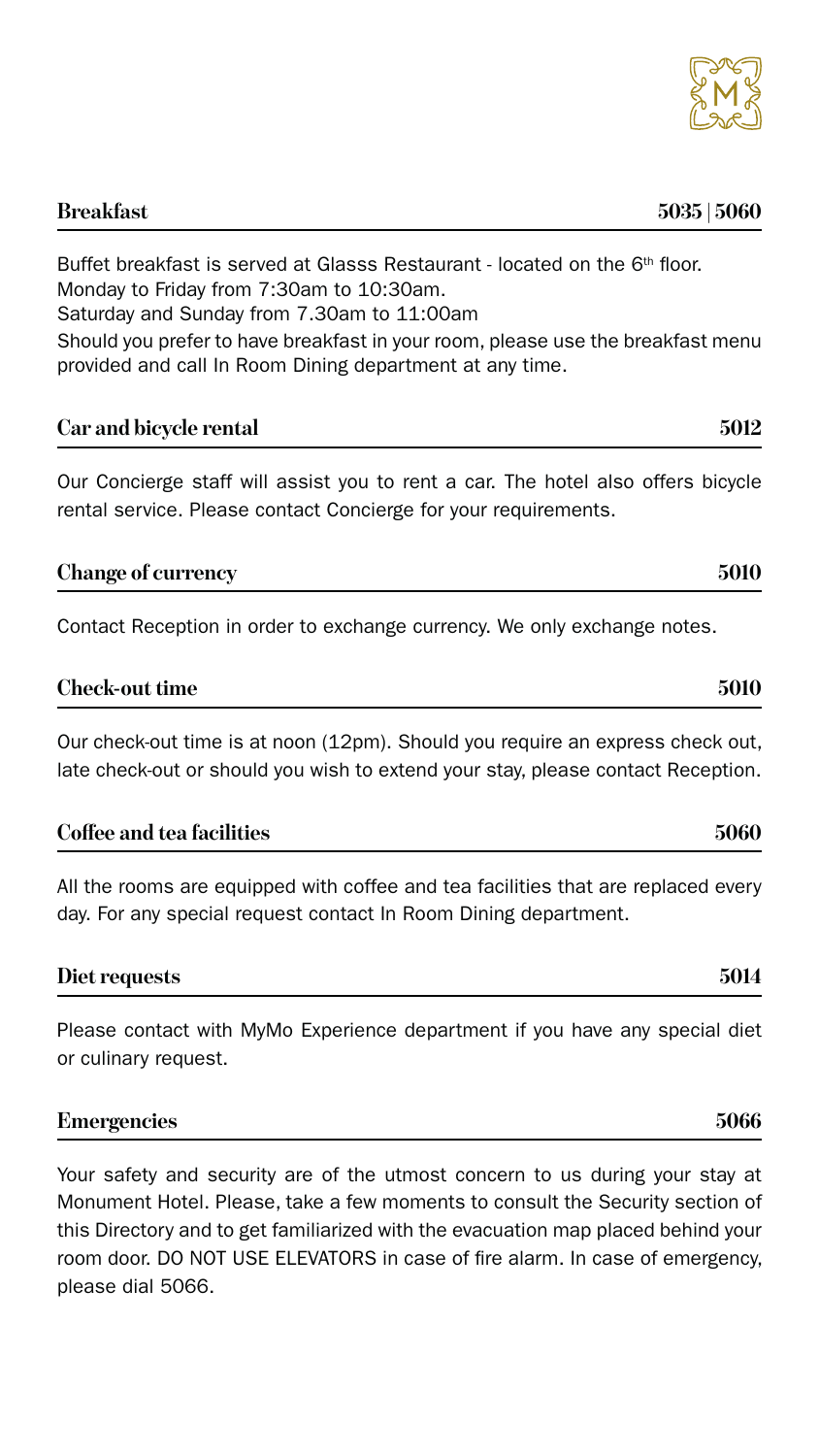### **Fax / Photocopies / Prints 5010**

Please contact reception for fax, photocopies, prints or any other assistance you might require. Hotel's fax number is +34 93 548 20 99.

#### **Fitness Room 5014**

The Fitness room, opened 24h, is located on  $6<sup>th</sup>$  floor. It is fully equipped with aerobic-exercise and weight training machines by Technogym. For more information please contact MyMo Experience team.

#### **Flower - Atelier florist 5014**

Our MyMo Experience team will be pleased to assist you with any flower arrangement and other requests you might have.

### **Hair dryer**

Your room is equipped with a hair dryer placed below the washstand.

#### **Housekeeping**

The room is cleaned twice. Turndown service is provided in the evening to prepare your room and bed for a comfortable stay.

#### **Ice cubes service 5060**

Should you need ice-cubes please call our In Room Dining department.

For in-room internet access you can:

- · Connect your computer to the wireless connection system of the hotel. (free of charge)
- · Connect your computer to the broadband cables available at Concierge. (free of charge)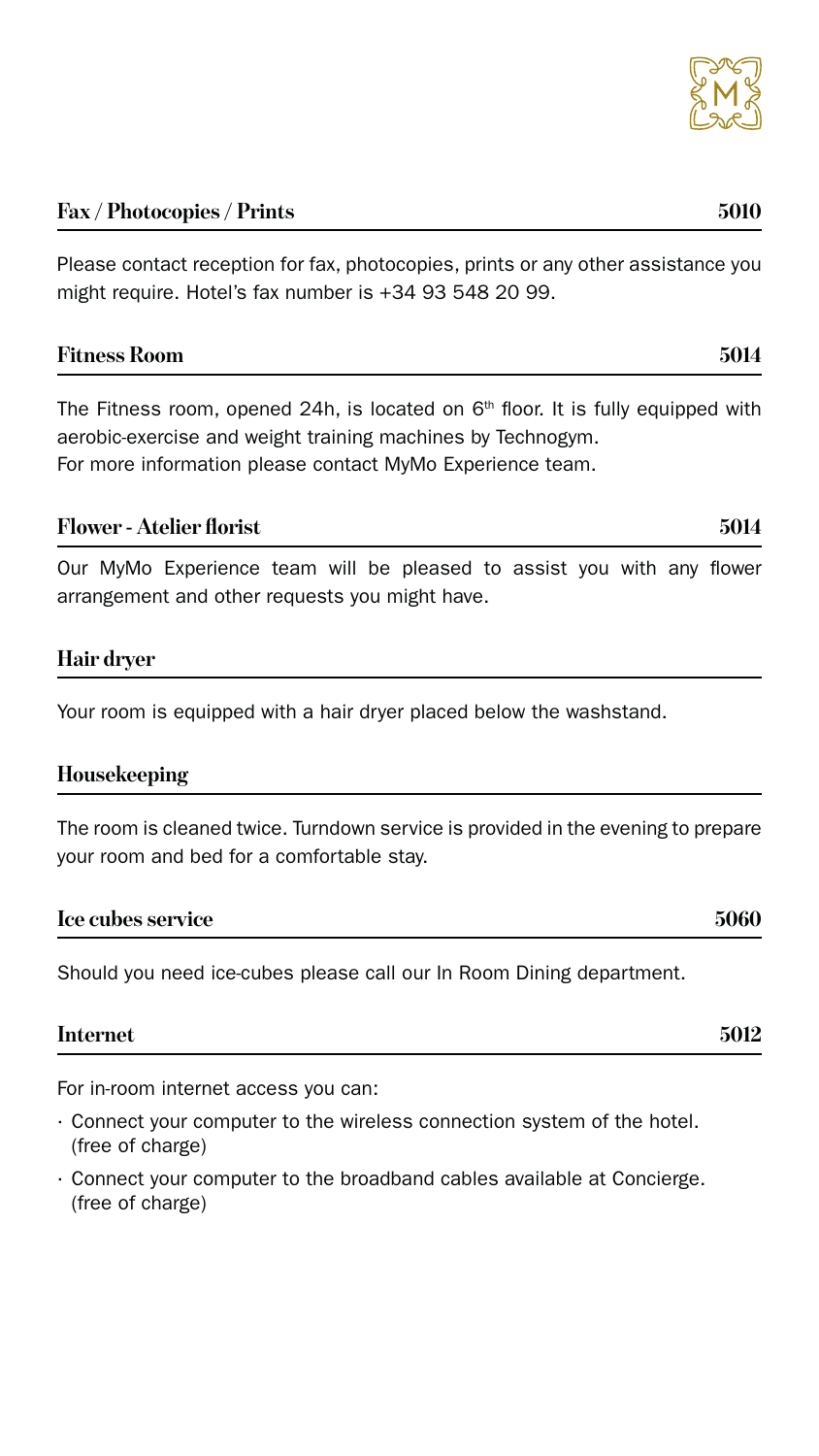

### **Iron and ironing board**

All the rooms are equipped with an iron and ironing board that are placed in the first drawer inside you closet.

| <b>Laundry / Dry cleaning / Pressing</b> |  |  |  |  | 5014 |                                                                           |  |  |  |  |
|------------------------------------------|--|--|--|--|------|---------------------------------------------------------------------------|--|--|--|--|
|                                          |  |  |  |  |      | We have laundry service. For more information about schedules and prices. |  |  |  |  |

Please see the form you'll find in the wardrobe.

**Luggage assistance 5014**

Should you require any assistance from our bellman please dial Guest Services department.

| <b>Mail postal services</b> | 5012 |  |
|-----------------------------|------|--|
|                             |      |  |

Please contact Concierge for mailing, parcel packaging and shipping services.

| <b>Medical assistance / Pharmacies</b> | 5012 |
|----------------------------------------|------|
|----------------------------------------|------|

Should you require a doctor our Concierge staff will be pleased to arrange an appointment for you and provide you information about the nearest pharmacies 24h.

| <b>Messages</b> | 5010 |
|-----------------|------|
|-----------------|------|

Messages will be delivered to your room in an envelope. Alternatively guest messages are stored on the voice mail system on your telephone (when showing a red light). Please, contact Reception for further details.

| <b>Honor Bar</b> | 5060 |
|------------------|------|
|                  |      |

Honor Bar offers a variety of beverages and snacks. Kindly note that any alcoholic items consumed will be charged to your account. Please call In Room Dining for any other requirements.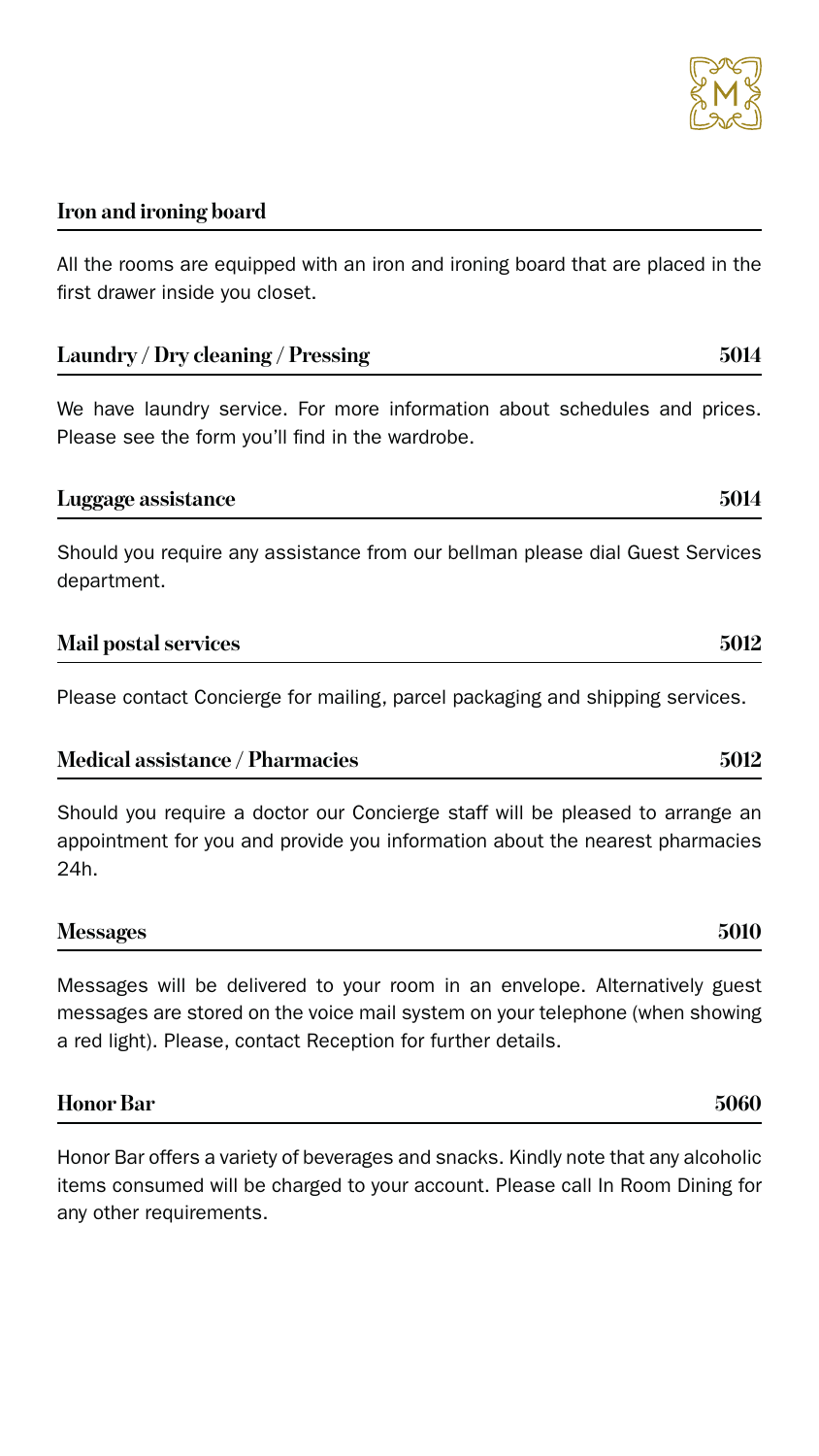### **MyMo experience department 5014**

Please contact with our MyMonument Guest Experience team for any special requests you might have.

They will be more than pleased to assist you in order to make your Monument experience even more memorable and unique.

| <b>Newspapers</b> | 5010 |
|-------------------|------|
|                   |      |

If you wish to receive any newspaper or magazine, please contact Reception.

| <b>Pillow menu</b> | 5014 |
|--------------------|------|
|--------------------|------|

Contact MyMo Experience departament to ask for pillow menu.

| <b>Privacy</b> | 5010 |
|----------------|------|
|                |      |

A "Do not disturb" sign is located on your guest room door. If you do not wish to receive calls, please contact with Reception.

| <b>Private transfer service</b> | 5012 |
|---------------------------------|------|
|                                 |      |

We are pleased to offer a full range of transportation facilities, airport transfers, sight-seeing, personal vehicles and chauffers. Our Concierge staff will be pleased to assist you with any transport and limousine requirements.

| Pool & Rooftop | 75035 |
|----------------|-------|
|                |       |



Pool and rooftop are open from May to October.

The hotel boasts a delightful terrace with stunning views and an outdoor pool on the  $6<sup>th</sup>$  floor. The pool has dimensions of 20.5 meters long x 3.5 meters wide and 1 meter deep and is complemented by a lounge area for relaxing moments. The rooftop are also has different leisure and catering areas for the use and enjoyment of the hotel's guests.

Pool rules available at pool deck on the rooftop. For further information please contact MyMo Experience at 5014.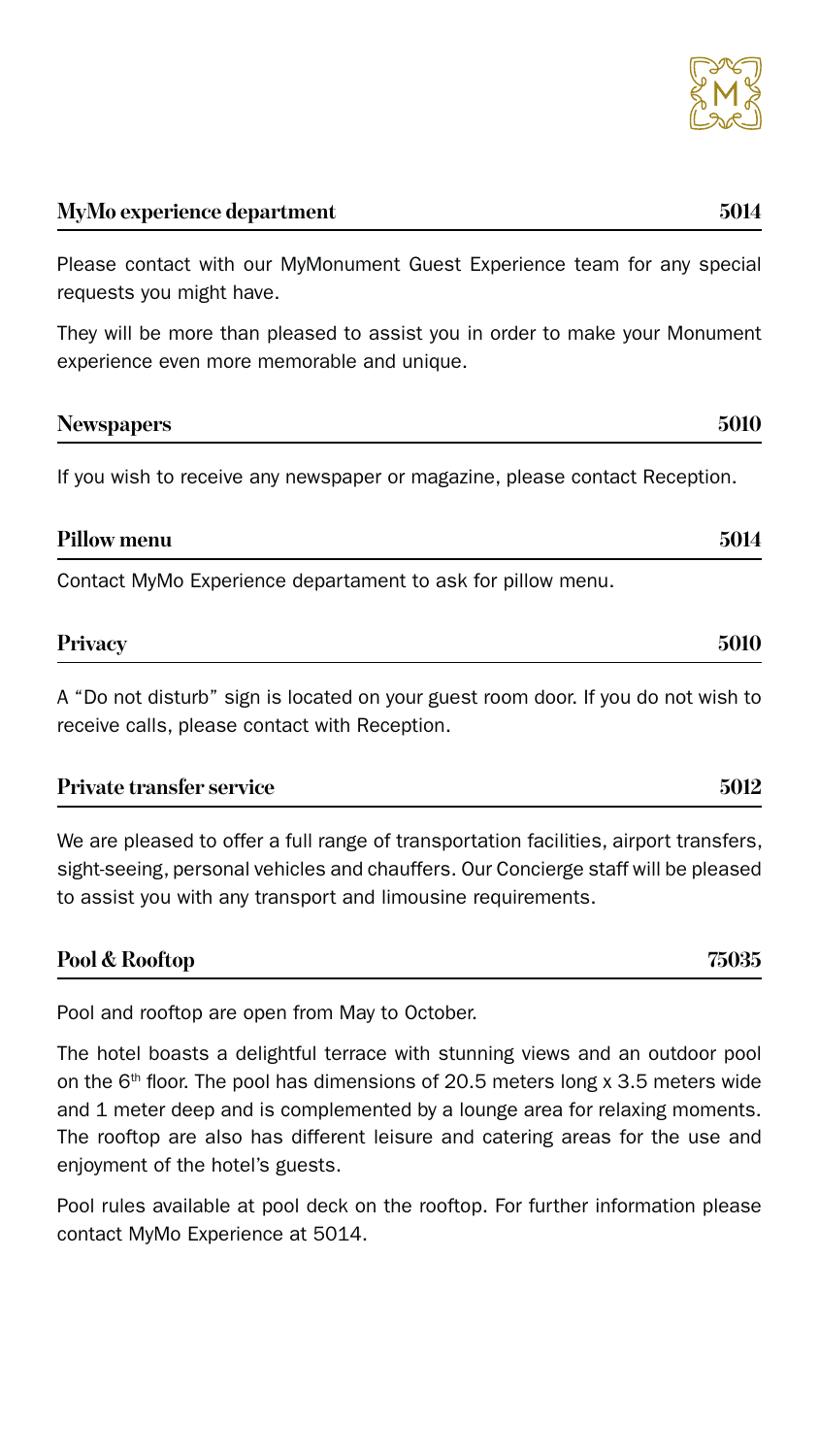## **Safety box and valuables 5010**

Each guest room is equipped with a safety-box located inside the closet. There is also a safety deposit box available at reception which is free of charge. The hotel is not liable for the loss of personal valuables in the guest rooms or in the hotel's public areas.

#### **Shoe polish 5012**

A bag is placed at the wardrobe. Put the shoes into the bag and leave the bag outside your room before 2am. The valet service will deliver your shoes outside your room before 7am. Contact guest Service department if you require the service during the day.

Our Concierge staff will be pleased to assist you with your shopping requests. We have put together our own Barcelona shopping guide, adapted to your needs.

#### **Smooking**

In accordance to the Spanish law on tobacco, we inform you smooking is not allowed inside the Hotel.

### **Sports 5012**



We offer you our customed Running Tours nearby. Contact our Concierge staff for any other information or suggestion you may need. Check Fitnnes room at this room directory.

Each room is equipped with Loewe Smart TV. If you need any assistance please contact with our Concierge staff.